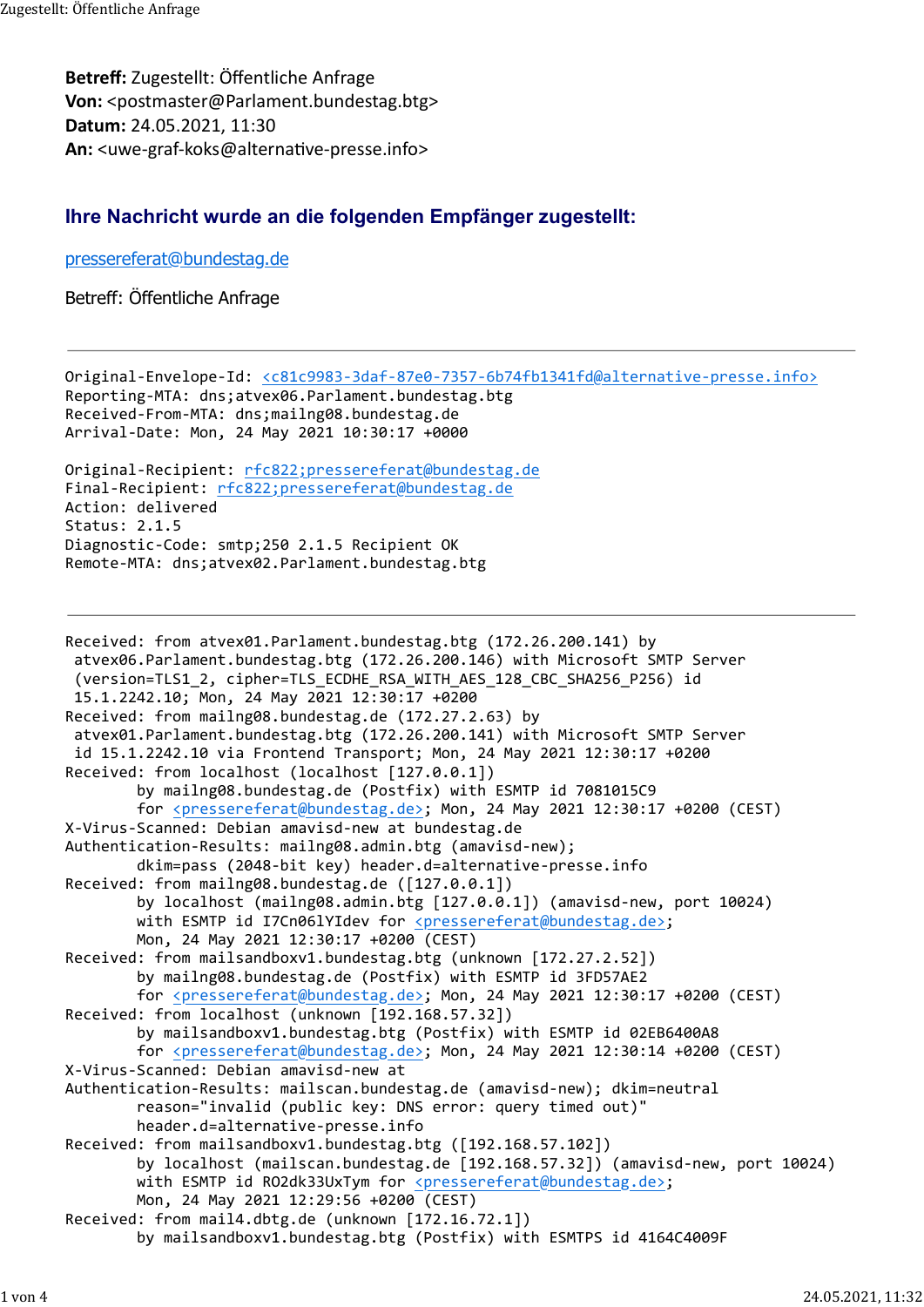for <pressereferat@bundestag.de>; Mon, 24 May 2021 12:29:57 +0200 (CEST) Received: from localhost (localhost [127.0.0.1]) by mail4.dbtg.de (Postfix) with ESMTP id 045C613C9 for <pressereferat@bundestag.de>; Mon, 24 May 2021 12:30:00 +0200 (CEST) X-Virus-Scanned: Debian amavisd-new at bundestag.de X-Spam-Flag: NO X-Spam-Score: 5.315 X-Spam-Level: \*\*\*\*\* X-Spam-Status: No, score=5.315 tagged\_above=2 required=6.31 tests=[BAYES\_00=-1.9, BTG\_HTML\_IMAGE\_ONLY\_24=2.3, DKIM\_SIGNED=0.1, DKIM\_VALID=-0.1, DKIM\_VALID\_AU=-0.1, DKIM\_VALID\_EF=-0.1, FROM\_FMBLA\_NEWDOM14=0.998, HTML\_IMAGE\_ONLY\_24=1.618, HTML\_MESSAGE=0.001, IMG\_ONLY\_FM\_DOM\_INFO=2.497, SPF\_HELO\_NONE=0.001, SPF\_PASS=-0.001, URIBL\_BLOCKED=0.001] autolearn=no autolearn\_force=no Received: from mail4.dbtg.de ([127.0.0.1]) by localhost (emaildmz04.dbtg.de [127.0.0.1]) (amavisd-new, port 10024) with ESMTP id ATQUmRrQUp-j for <pressereferat@bundestag.de>; Mon, 24 May 2021 12:29:58 +0200 (CEST) X-Greylist: delayed 1025 seconds by postgrey-1.35 at greysrv; Mon, 24 May 2021 12:29:58 **CEST CEST** Received-SPF: Pass (sender SPF authorized) identity=mailfrom; client-ip=85.13.153.7; helo=dd36138.kasserver.com; envelope-from=uwe-graf-koks@alternative-presse.info; receiver=pressereferat@bundestag.de Received: from dd36138.kasserver.com (dd36138.kasserver.com [85.13.153.7]) (using TLSv1.2 with cipher ECDHE-RSA-AES256-GCM-SHA384 (256/256 bits)) (No client certificate requested) by mail4.dbtg.de (Postfix) with ESMTPS for <pressereferat@bundestag.de>; Mon, 24 May 2021 12:29:58 +0200 (CEST) Received: from [10.1.199.247] (unknown [31.204.150.114]) by dd36138.kasserver.com (Postfix) with ESMTPSA id EAC3650C58F9 for <pressereferat@bundestag.de>; Mon, 24 May 2021 12:12:51 +0200 (CEST) DKIM-Signature: v=1; a=rsa-sha256; c=relaxed/relaxed; d=alternative-presse.info; s=kas202105110008; t=1621851172; bh=RMraFQiVP++KQe0oO23f9tTSkWEnXcBGvo0Vxxdct5Q=; h=To:From:Subject:Date:From; b=Ou4IPXa3TN7BKj85mlL7rdG9oRMf8kqw2HndqjszizKijXYeca+zTnKlVGOHyKDfA b7gAjdJk7msUTyestdEYIjiMVmlqysTOczQAGHsFV7pBysErvN/0zH/+x5bH2SetIM 64avGaNhOUW92NN9UE2V5z+JmX6OsxAdQeJgNmdTqwodP8e4Gs9Pit/ObYaW6ILp9k q6MMoongmmf9KYzDEfUDx330UtUhcCH0V6jQn/Rpa4NIWVmaNjS4OgJHitEp+Sn287 oyMRSgcq764vlo6v4X7xoJW6X85pwtsYPNuamRmG1yP3+M5Z7G7LztMguhCysRSXy1 rF0sPFAAUzTRA== To: pressereferat@bundestag.de From: Uwe Graf Koks <uwe-graf-koks@alternative-presse.info> Subject: =?UTF-8?Q?=c3=96ffentliche\_Anfrage?= Message-ID: <c81c9983-3daf-87e0-7357-6b74fb1341fd@alternative-presse.info> Disposition-Notification-To: Uwe Graf Koks <uwe-graf-koks@alternative-presse.info> Date: Mon, 24 May 2021 11:12:50 +0100 User-Agent: Mozilla/5.0 (Windows NT 10.0; Win64; x64; rv:78.0) Gecko/20100101 Thunderbird/78.10.1 MIME-Version: 1.0 Content-Type: multipart/alternative; boundary="------------EA5E5E1A674B5A6D87ADDA8B" Content-Language: de-DE Return-Path: uwe-graf-koks@alternative-presse.info X-MS-Exchange-Organization-OriginalArrivalTime: 24 May 2021 10:30:17.4803 (UTC) X-MS-Exchange-Organization-Network-Message-Id: 53a1fb9c-05a2-490e-4f2c-08d91e9eecb8 X-MS-Exchange-Organization-OriginalClientIPAddress: 172.27.2.63 X-MS-Exchange-Organization-OriginalServerIPAddress: 172.26.200.141 X-MS-Exchange-Organization-Cross-Premises-Headers-Processed: atvex01.Parlament.bundestag.btg X-MS-Exchange-Organization-OrderedPrecisionLatencyInProgress: LSRV=atvex06.Parlament.bundestag.btg:TOTAL-Zugestellt:Öffentliche Anfrage<br>for <u><pressereferat@bundestag.de></u>; Mon, 24 May 2021 12:29:57 +0200 (CEST)<br>Received: from localhost (localhost [127.0.0.1])<br>by mail4.dbtg.de (Postfix) with ESMTP id 045C613C9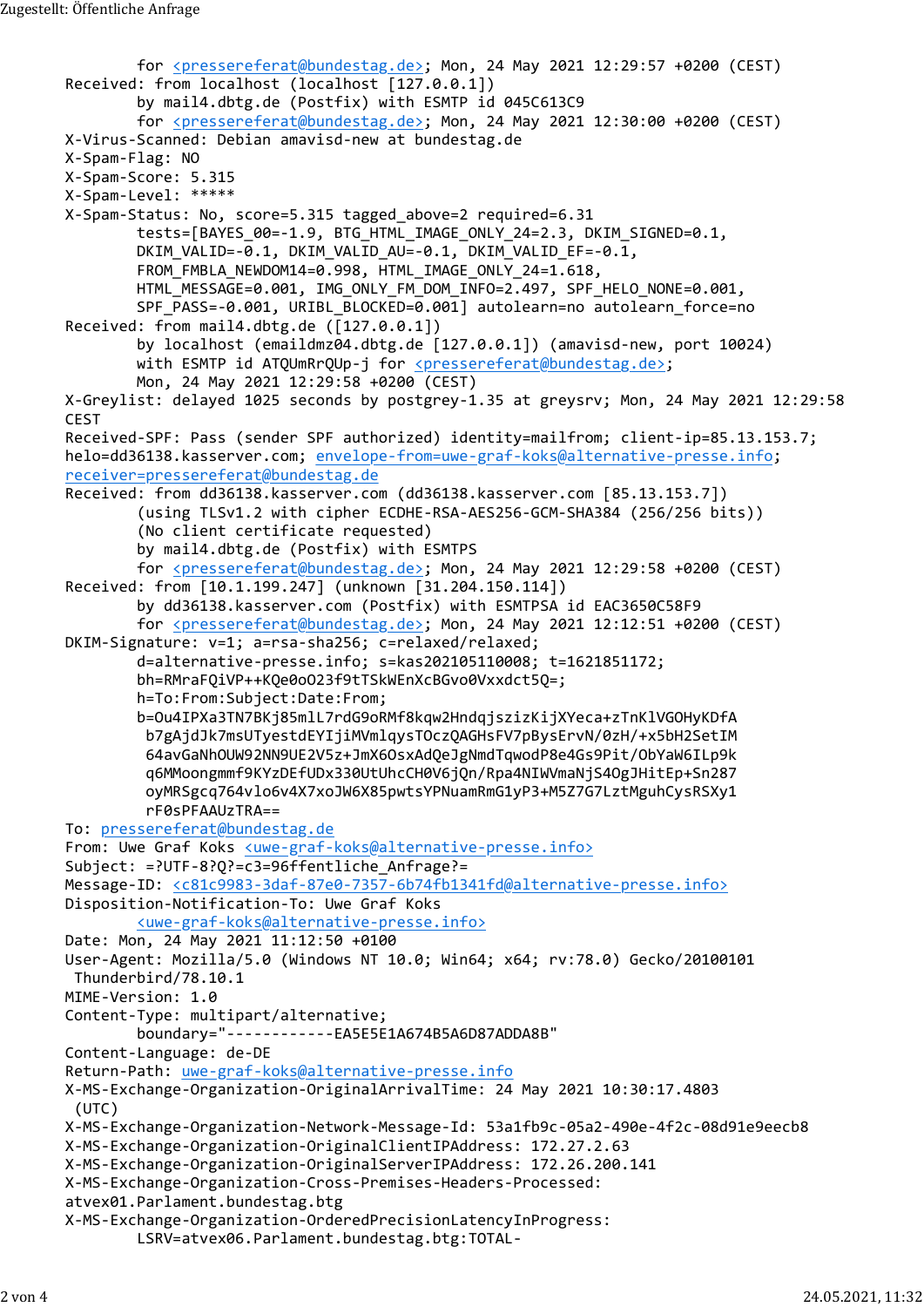```
HUB=0.171|SMR=0.130(SMRDE=0.003|SMRC=0.127(SMRCL=0.108|X-
       SMRCR=0.124))|CAT=0.041(CATOS=0.023
         (CATSM=0.023(CATSM-Unified Group Post Sent Item Routing
         Agent=0.001|CATSM-Malware Agent=0.020
         ))|CATRESL=0.004|CATORES=0.009(CATRS=0.009(CATRS-Index Routing
         Agent=0.008))|CATORT=0.002 (CATRT=0.002(CATRT-Journal
         Agent=0.002)));2021-05-24T10:30:17.544Z
       X-MS-Exchange-Forest-ArrivalHubServer: atvex06.Parlament.bundestag.btg
       X-MS-Exchange-Organization-AuthSource: atvex01.Parlament.bundestag.btg
       X-MS-Exchange-Organization-AuthAs: Anonymous
       X-MS-Exchange-Organization-FromEntityHeader: Internet
       X-MS-Exchange-Organization-OriginalSize: 41656
       X-MS-Exchange-Organization-HygienePolicy: Standard
       X-MS-Exchange-Organization-MessageLatency:
               SRV=atvex01.Parlament.bundestag.btg:TOTAL-FE=0.000|SMR=0.004(SMRPI=0.003(SMRPI-
       FrontendProxyAgent=0.003))
       X-MS-Exchange-Organization-AVStamp-Enterprise: 1.0
       X-MS-Exchange-Organization-Recipient-Limit-Verified: True
       X-MS-Exchange-Organization-TotalRecipientCount: 1
       X-MS-Exchange-Organization-Rules-Execution-History:
               0ad811c3-4c88-4b9a-9387-36ddeed9fba6%%%d55560d0-3a63-46b9-8f5b-
       b8e8db91894c%%%9364e5d1-5b74-4133-9e94-d71d52b1c0a1%%%098f62d3-366d-4081-816b-
       07be0146bb64
       X-MS-Exchange-Forest-RulesExecuted: atvex06
       X-MS-Exchange-Organization-RulesExecuted: atvex06
       X-MS-Exchange-Forest-IndexAgent-0:
               AQ0CZGUAAfoEAAAPAAADH4sIAAAAAAAEAHVVyW7jRhRsjbVSpsZZPq
         AzZ8MZZBDkOBjDK7LAiDHOuSU+kYTI5qC7aQU65StyzcXfMCff9GOp
         91qijYkDCBLZS72qetWtv9I0uaXC6ZzwHUifmZqsbm2mr8g5ssdpQq
         UlfeFMTrq0gRx5X5ILOitJZ9QGvyhIdsisNaFsrKkoTbZ/L5dkQ1Uu
         ihWV4SRNTqnUDFcLutUfKvrT2IycvjRthSe9bl1GAn1d160tw/YhaF
         P5NPkwz6lxmSUU0aZd5lQ0cxDEbCUUTevBp9aXDmToWK+prHRmsPWi
         tMZuTB053wZjgjd2bSrmbpaBOfFTFQB+zG+bMsf+HFYwNCCMzWnOSj
         B0QUVFzkOvZuq3gVq44lbV9gGlcz0nb3JmeYNVjT3R5wAoWCcK6LbW
         FWVlzmD63cnbt2/1eesauPMHyK1Ll2nbWmF61zioJOshxRNwS+5Dq0
         8NuXmzWGkPdiy0Aq804W2b1sOxjTDV56VdbR/tMnDn9NX2M8buG6t/
         +LErq99YsyhqqjJIf/M+Ta6tvgftRVFSRhZqfwVZ/JQ+aN/kxgmz3z
         EpUO9+6qDS5DcTto9OhK2J+wg1YqC+4dSQsUuJkbHcF/3UFh8ITeSw
         NXONytxggMjWnxsbXINpTW7ZVDl3CKvAwj9XmCYBXd0+LAqpL/s3SJ
         01hQiSJoWYL7TkI7JmxGUcgP8EQiqguj53dRlCha56gCxN4WIkckLm
         kBbpF1p3BjmbNULiEYJ2ifQI9ytkMmvdovCgE6PxZQvZfu1BOU02JT
         db16333wGSrI0yxBD2/38ZSTodkMBcUlkjcIQ6fgMyCJ70T1QJmJBj
         VwCPcDQc43v22HIM2BF2q5ADzayYuoe/IadlK3CFCZJYl0lBbkatL3
         AU5Uic8iJsyKOAL44zV3c40JavCWvgRbQCh7ogHOn3O/Es9w45Yl0C
         2zG2+iWGbJGFkyFNOJq844rvlE2r5QBZMD6XDLEA9mElRjxZytcJ2x
         9FIMt5NIuvuTIHLLm6DbyK8/t83+62eIHW9x1r97KxZl5sH2yOzNw3
         tb4xuIbLOdvGevheFU16JylNLhG9RVEgfxhz8cqD/WHDFywIkebTiw
         ONC/YWzi+hAzged5T+BQudvkZoMLW39YzzfMyl0mSNDbWJ9nBYUWHT
         yiWEvwg0fsVtvysRf4v/CrsSgktH+Il3zqXbPm7/QYY+rnHst58/fQ
         I6rmBHbPgpuVKskDSxGvWqrwYjNR6o4YHqD9UEr3g+VClex2qC75k6
         mqmv8IBxfCYq6dbj+UANsHjYU4ka9tUQUxgXqDGgMCtr+ljwtcAeqt
         lQjQRqNFWHWP9KHcQFrwUcRYc8yNUxNeklA6UGDD7CMsFk/ElPzdQk
         0sDgmJkPh1IdsMDBXl7cAxOFipjt99RU9UdqiqlUaERRO9hnK7G9Gw
         exVHRFniJ/Bx4/wplHxJwpqkdLEzWNfGTjYO/ALOJMe+pbNcVeWT+K
         DhyyhBHD9tSR6scu7NUN+rvZUVc6WtFBJeow1pqp1/juSGIqYibSFx
         T6Rg3hwIClDaTLsJfXx+pRZveATmENFI3VNA7GYLDAPZQ4OYp89lCT
         8VOcZnEj8GHRWCIBdZjqEEC+e474+1DtZMaOQBfq7jM2iYHcv44kJ4
         O4Uvjs9sZ2oHGdQNgeCY84b6OjfwGkKWTviwkAAAEOzgFSZXRyaWV2
         ZXJPcGVyYXRvciwxMCwwO1JldHJpZXZlck9wZXJhdG9yLDExLDE7UG
         9zdERvY1BhcnNlck9wZXJhdG9yLDEwLDA7UG9zdERvY1BhcnNlck9w
         ZXJhdG9yLDExLDA7UG9zdFdvcmRCcmVha2VyRGlhZ25vc3RpY09wZX
         JhdG9yLDEwLDA7UG9zdFdvcmRCcmVha2VyRGlhZ25vc3RpY09wZXJh
         dG9yLDExLDA7VHJhbnNwb3J0V3JpdGVyUHJvZHVjZXIsMjAsMQ==
       X-MS-Exchange-Forest-IndexAgent: 1 1495
Zugestellt:Öffentliche Anfrage<br>HUB=0.171|SMR=0.130(SMRDE=0.003|SMRC=0.127(SMRCL=0.108|X-<br>SMRCR=0.124))|CAT=0.041(CATOS=0.023<br>(CATSM=0.023(CATSM-Unified Group Post Sent Item Routing
```